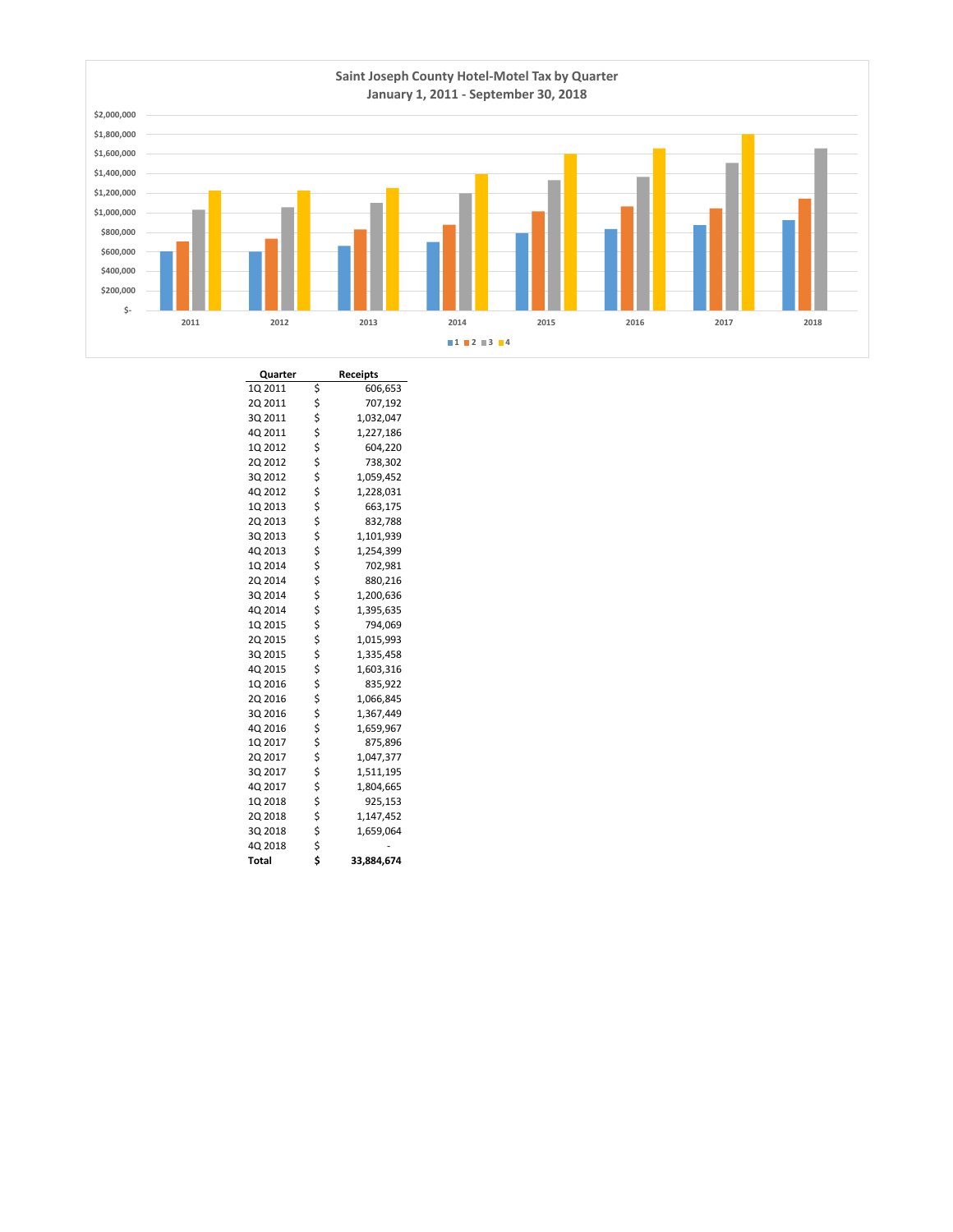

| Year      |    | <b>Annual Receipts</b> |  |  |  |  |  |
|-----------|----|------------------------|--|--|--|--|--|
| 9/30/2011 | Ś  | 2,345,892              |  |  |  |  |  |
| 9/30/2012 | \$ | 2,409,203              |  |  |  |  |  |
| 9/30/2013 | Ś  | 2,597,903              |  |  |  |  |  |
| 9/30/2014 | Ś  | 2,783,833              |  |  |  |  |  |
| 9/30/2015 | \$ | 3,145,521              |  |  |  |  |  |
| 9/30/2016 | \$ | 3,270,216              |  |  |  |  |  |
| 9/30/2017 | \$ | 3,434,468              |  |  |  |  |  |
| 9/30/2018 | Ś  | 3,731,669              |  |  |  |  |  |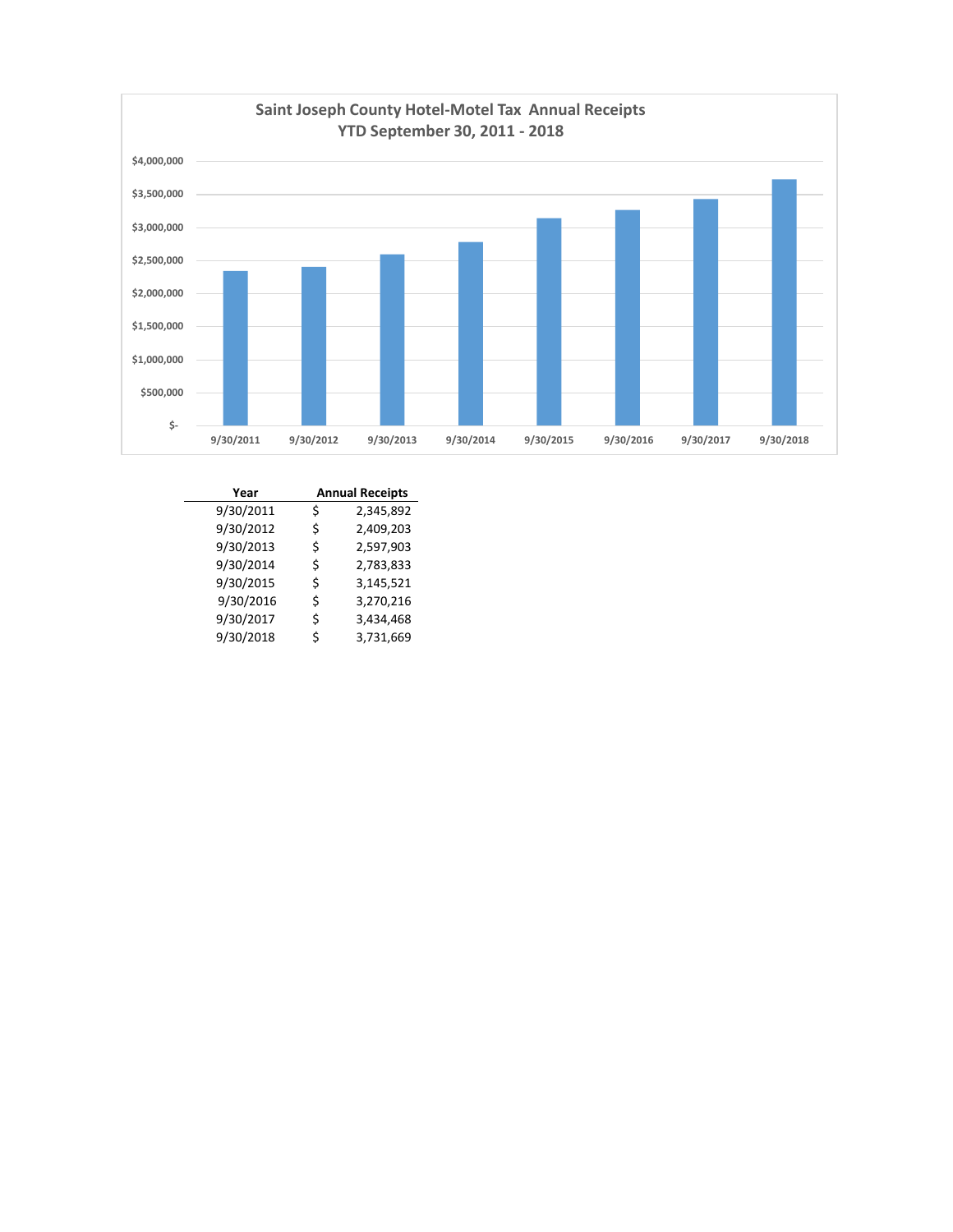

| Year              | <b>Annual Receipts</b> |           |  |  |  |  |  |
|-------------------|------------------------|-----------|--|--|--|--|--|
| 2011S             |                        | 3,573,078 |  |  |  |  |  |
| 2012S             |                        | 3,630,006 |  |  |  |  |  |
| $2013 \;$ \$      |                        | 3,852,302 |  |  |  |  |  |
| 2014S             |                        | 4,179,467 |  |  |  |  |  |
| 2015S             |                        | 4,748,836 |  |  |  |  |  |
| 2016 <sub>5</sub> |                        | 4,930,183 |  |  |  |  |  |
| 2017              | Ś                      | 5,239,133 |  |  |  |  |  |
| $2018 - 3Q$       | Ś                      | 3,731,669 |  |  |  |  |  |